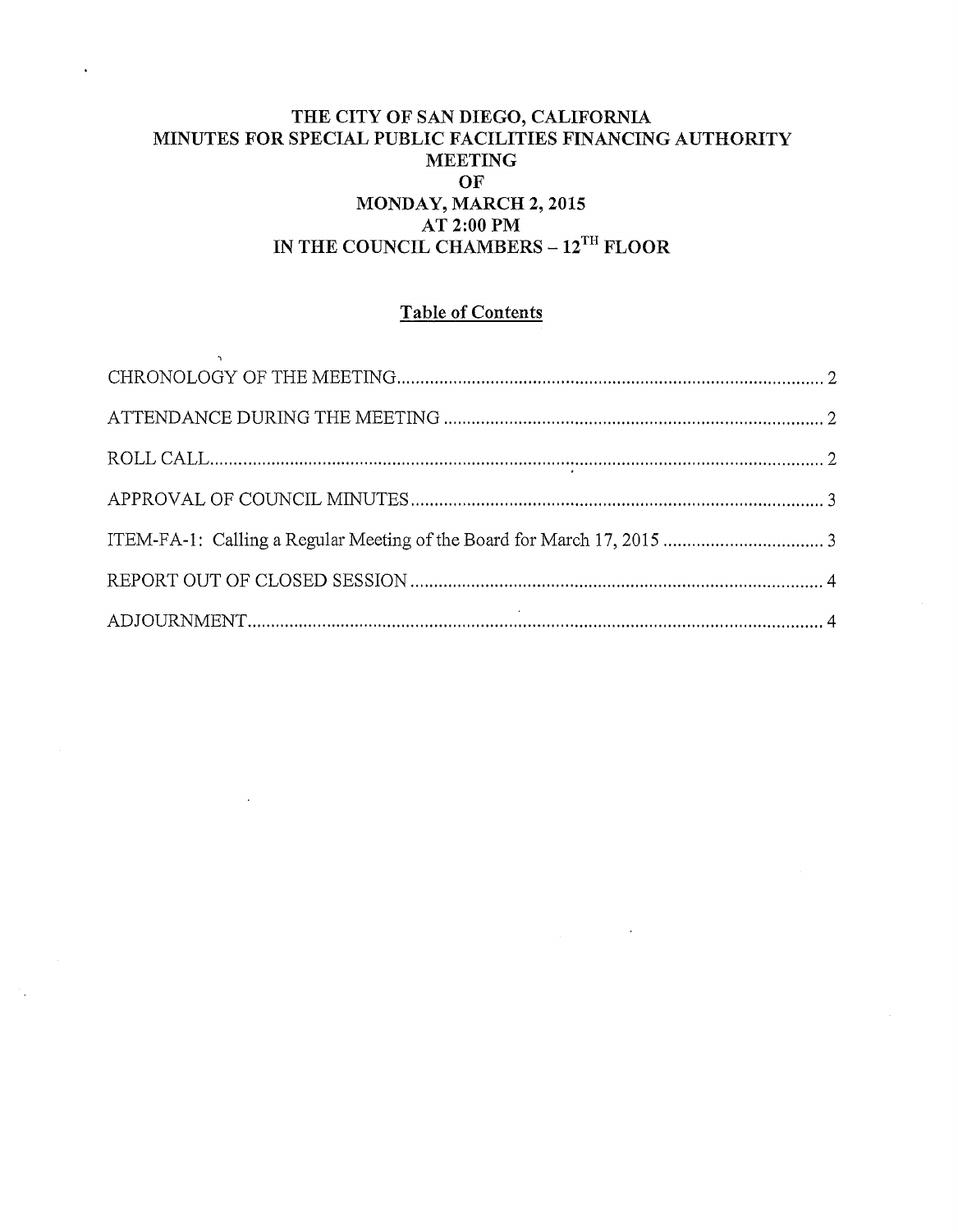#### CHRONOLOGY OF THE MEETING:

The meeting was called to order by Council President Lightner at 2: 18 p.m. The meeting was adjourned by Council President Lightner at 2:19 p.m.

#### ATTENDANCE DURING THE MEETING:

#### PRESENT:

- CD-1 Council President Sherri Lightner
- CD-2 Councilmember Lorie Zapf
- CD-3 Councilmember Todd Glotia
- CD-4 Councilmember Myrtle Cole
- CD-5 Councilmember Mark Kersey
- CD-6 Councilmember Chris Cate
- CD-7 Councilmember Scott Sherman
- CD-8 Councilmember David Alvarez

# ABSENT:

CD-9 Council President Pro Tem Marti Emerald

CITY CLERK: Maland (gs)

# ROLLCALL:

- (1) Council President Lightner-present
- (2) Councilmember Zapf-present
- (3) Councilmember Gloria-present
- ( 4) Councilmember Cole-present
- (5) Councilmember Kersey-present
- (6) Councilmember Cate-present
- (7) Councilmember Sherman-present
- (8) Councilmember Alvarez-present
- (9) Council President Pro Tem Emerald-not present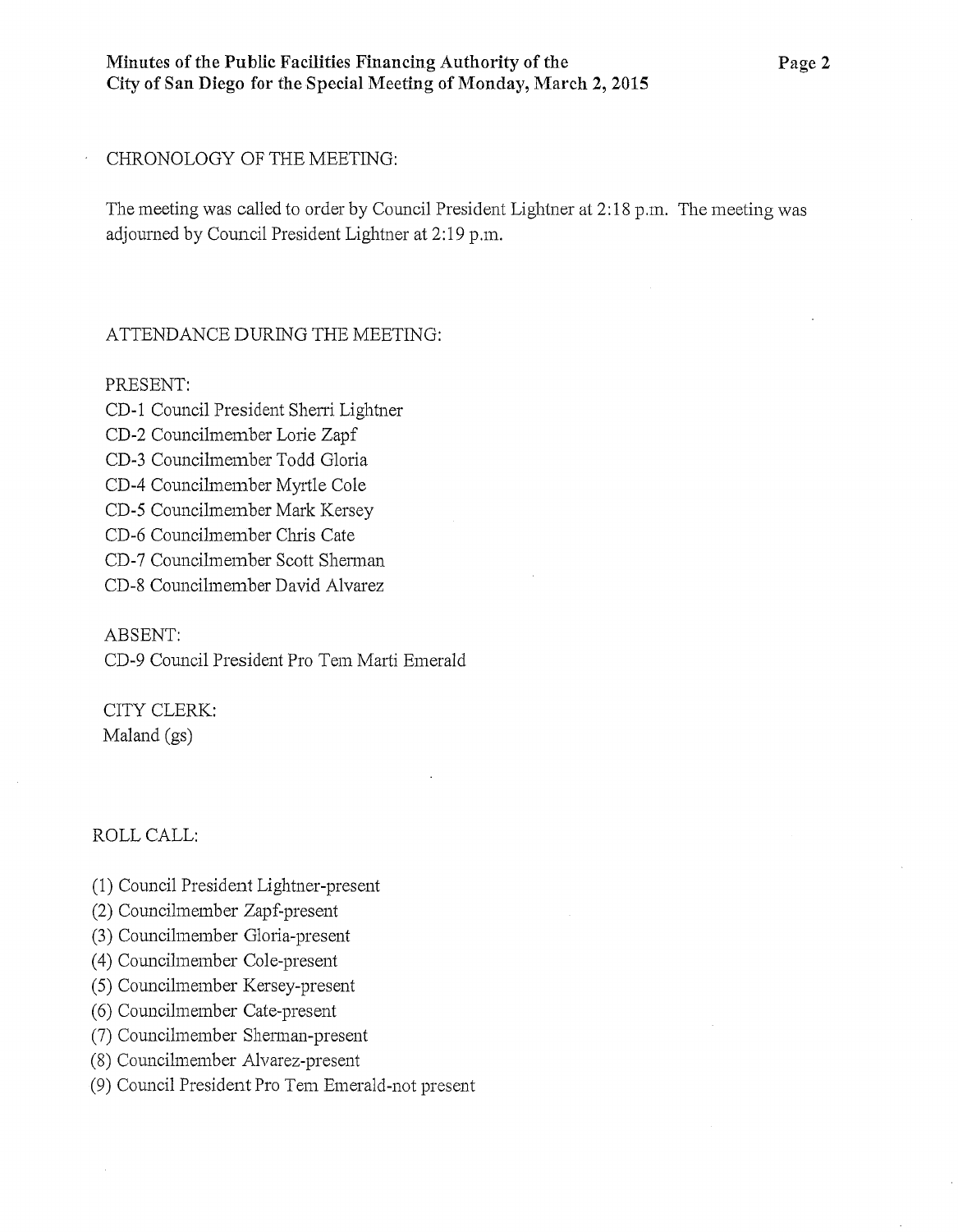#### APPROVAL OF COUNCIL MINUTES:

The Minutes of the following meetings were approved by Unanimous Consent:

APPROVED

03/11/2014 03/25/2014 04/08/2014

COUNCIL ACTION: Start Time: 2:18 PM

ITEM-FA-1: Calling a Regular Meeting of the Board for March 17, 2015.

STAFF'S RECOMMENDATION:

Adopt the following resolution:

(FA-2015-1) ADOPTED AS RESOLUTION FA-2015-1

A Resolution of the Board of Commissioners of the Public Facilities Financing Authority of the City of San Diego calling a regular meeting of the Board for March 17, 2015.

Primary Contact: Brant C. Will\619-236-6220 Secondary Contact: Diana Jurado-Sainz\619-533-3920

COUNCIL ACTION: Start Time: 2:19 PM

MOTION BY TODD GLORIA TO ADOPT. Second by Myrtle Cole.

Passed by the following vote: Yea: Sherri Lightner, Lorie Zapf, Todd Gloria, Myrtle Cole, Mark Kersey, Chris Cate, Scott Sherman, David Alvarez; Nay: (None); Recused: (None); Not Present: Marti Emerald.